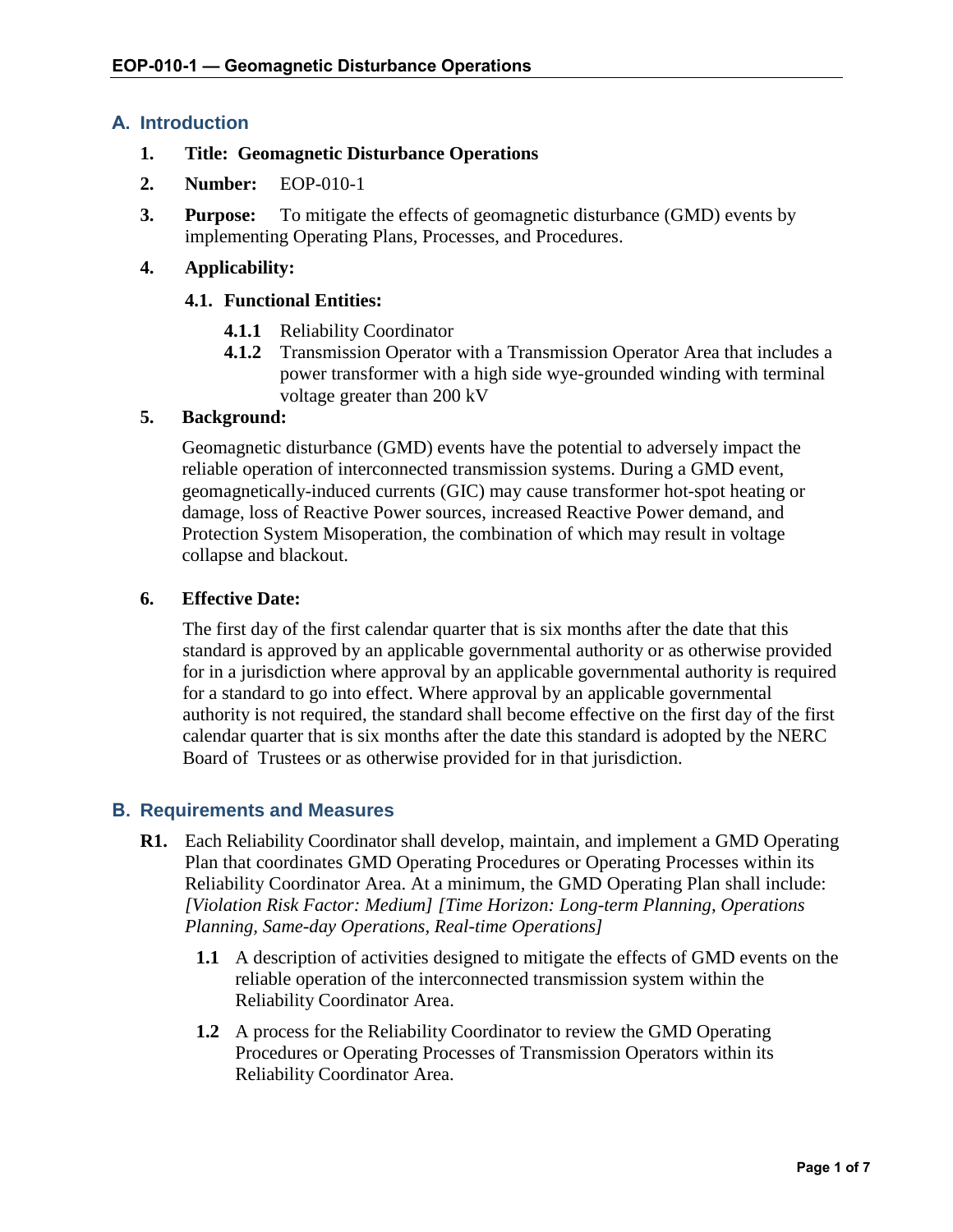- **M1**. Each Reliability Coordinator shall have a current GMD Operating Plan meeting all the provisions of Requirement R1; evidence such as a review or revision history to indicate that the GMD Operating Plan has been maintained; and evidence to show that the plan was implemented as called for in its GMD Operating Plan, such as dated operator logs, voice recordings, or voice transcripts.
- **R2.** Each Reliability Coordinator shall disseminate forecasted and current space weather information to functional entities identified as recipients in the Reliability Coordinator's GMD Operating Plan. *[Violation Risk Factor: Medium] [Time Horizon: Same-day Operations, Real-time Operations]*
- **M2.** Each Reliability Coordinator shall have evidence such as dated operator logs, voice recordings, transcripts, or electronic communications to indicate that forecasted and current space weather information was disseminated as stated in its GMD Operating Plan.
- **R3.** Each Transmission Operator shall develop, maintain, and implement a GMD Operating Procedure or Operating Process to mitigate the effects of GMD events on the reliable operation of its respective system. At a minimum, the Operating Procedure or Operating Process shall include: *[Violation Risk Factor: Medium] [Time Horizon: Long-term Planning, Operations Planning, Same-day Operations, Real-Time Operations]*
	- **3.1**. Steps or tasks to receive space weather information.
	- **3.2**. System Operator actions to be initiated based on predetermined conditions.
	- **3.3**. The conditions for terminating the Operating Procedure or Operating Process.
- **M3**. Each Transmission Operator shall have a GMD Operating Procedure or Operating Process meeting all the provisions of Requirement R3; evidence such as a review or revision history to indicate that the GMD Operating Procedure or Operating Process has been maintained; and evidence to show that the Operating Procedure or Operating Process was implemented as called for in its GMD Operating Procedure or Operating Process, such as dated operator logs, voice recordings, or voice transcripts.

# **C. Compliance**

# **1. Compliance Monitoring Process**

#### **1.1. Compliance Enforcement Authority**

As defined in the NERC Rules of Procedure, "Compliance Enforcement Authority" (CEA) means NERC or the Regional Entity in their respective roles of monitoring and enforcing compliance with the NERC Reliability Standards.

#### **1.2. Evidence Retention**

The following evidence retention periods identify the period of time an entity is required to retain specific evidence to demonstrate compliance. For instances where the evidence retention period specified below is shorter than the time since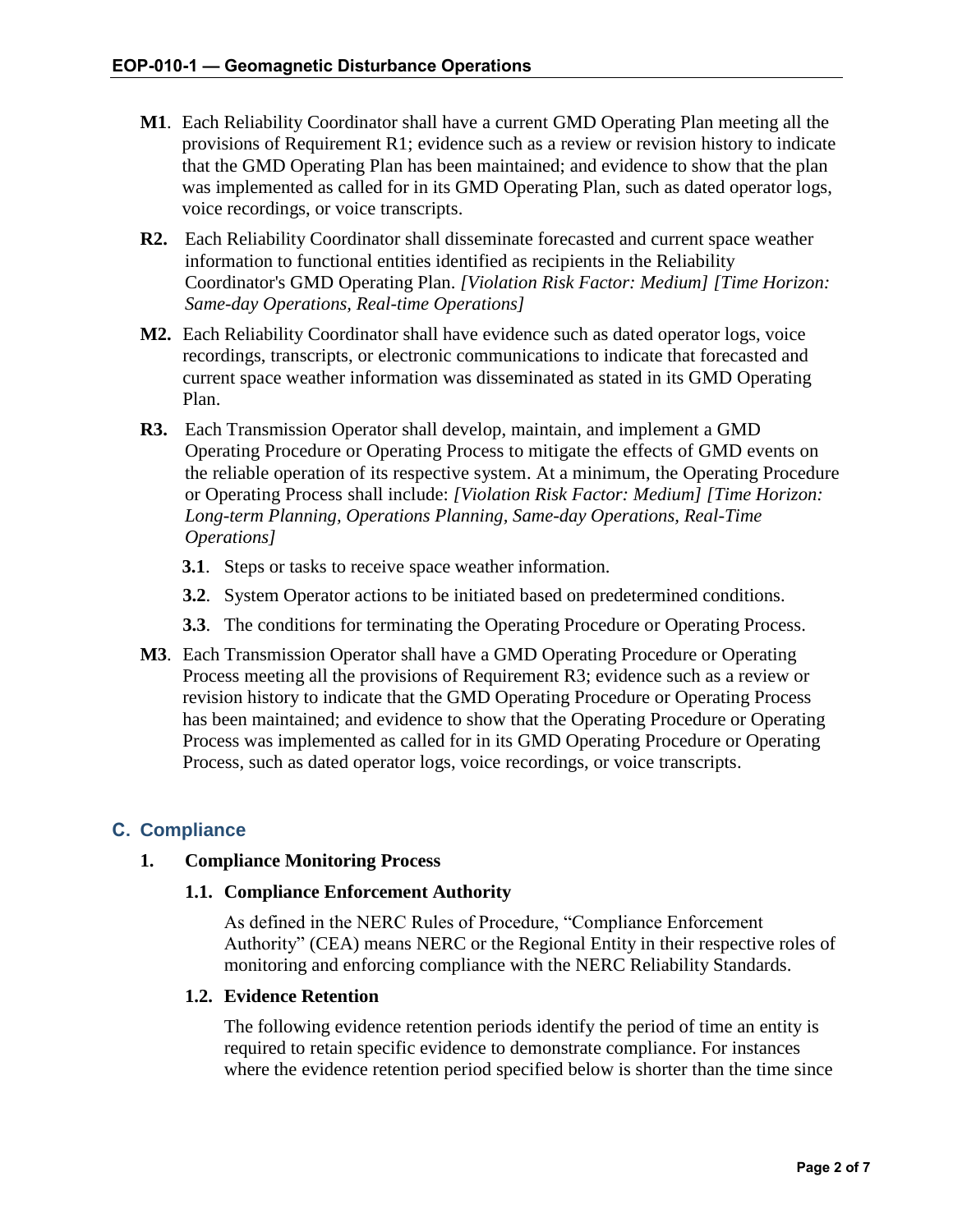the last audit, the CEA may ask an entity to provide other evidence to show that it was compliant for the full time period since the last audit.

The Reliability Coordinator and Transmission Operator shall keep data or evidence to show compliance as identified below unless directed by its CEA to retain specific evidence for a longer period of time as part of an investigation:

The responsible entities shall retain documentation as evidence for three years.

If a responsible entity is found non-compliant, it shall keep information related to the non-compliance until mitigation is complete and approved or for the time specified above, whichever is longer.

The CEA shall keep the last audit records and all requested and submitted subsequent audit records.

#### **1.3. Compliance Monitoring and Assessment Processes:**

Compliance Audit

Self-Certification

Spot Check

Compliance Investigation

Self-Reporting

Complaint

#### **1.4. Additional Compliance Information**

None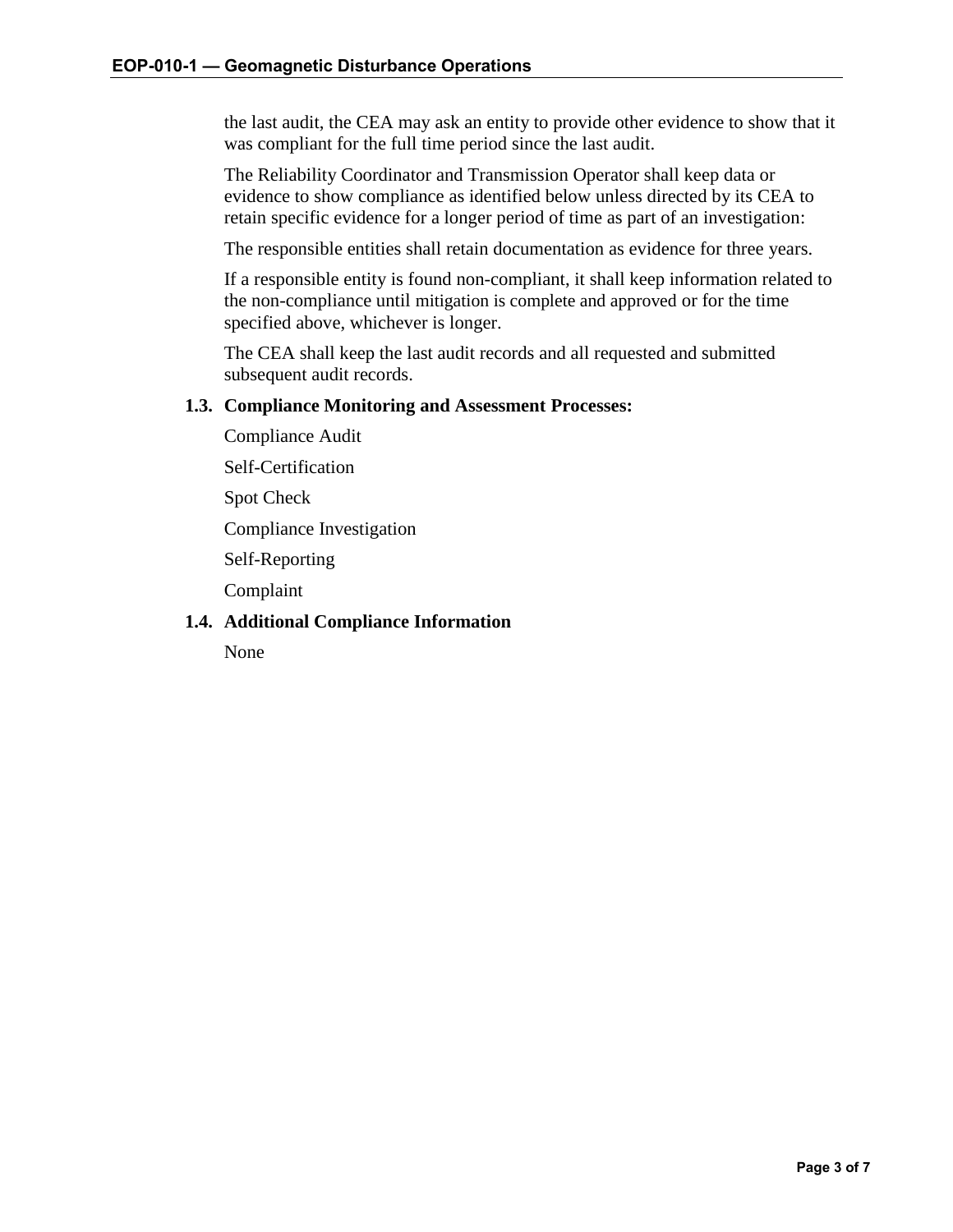# **Table of Compliance Elements**

| R#             | <b>Time</b><br><b>Horizon</b>                                                                           | <b>VRF</b> | <b>Violation Severity Levels</b>                                                              |                                                                                                 |                                                                                                                                                                                |                                                                                                                                                                                                                                               |
|----------------|---------------------------------------------------------------------------------------------------------|------------|-----------------------------------------------------------------------------------------------|-------------------------------------------------------------------------------------------------|--------------------------------------------------------------------------------------------------------------------------------------------------------------------------------|-----------------------------------------------------------------------------------------------------------------------------------------------------------------------------------------------------------------------------------------------|
|                |                                                                                                         |            | <b>Lower VSL</b>                                                                              | <b>Moderate VSL</b>                                                                             | <b>High VSL</b>                                                                                                                                                                | <b>Severe VSL</b>                                                                                                                                                                                                                             |
| R1             | Long-term<br>Planning,<br>Operations<br>Planning,<br>Same-day<br>Operations,<br>Real-time<br>Operations | Medium     | The Reliability<br>Coordinator had a<br>GMD Operating Plan,<br>but failed to maintain<br>it.  | N/A                                                                                             | The Reliability<br><b>Coordinator's GMD</b><br><b>Operating Plan failed</b><br>to include one of the<br>required elements as<br>listed in Requirement<br>R1, parts 1.1 or 1.2. | The Reliability<br>Coordinator did not<br>have a GMD<br><b>Operating Plan</b><br><b>OR</b><br>The Reliability<br>Coordinator failed to<br>implement a GMD<br>Operating Plan within<br>its Reliability<br>Coordinator Area.                    |
| R2             | Same-day<br>Operations,<br>Real-time<br>Operations                                                      | Medium     | N/A                                                                                           | N/A                                                                                             | N/A                                                                                                                                                                            | The Reliability<br>Coordinator failed to<br>disseminate forecasted<br>and current space<br>weather information to<br>all functional entities<br>identified as recipients<br>in the Reliability<br><b>Coordinator's GMD</b><br>Operating Plan. |
| R <sub>3</sub> | Long-term<br>Planning,<br>Operations<br>Planning,                                                       | Medium     | The Transmission<br>Operator had a GMD<br><b>Operating Procedure</b><br>or Operating Process, | The Transmission<br><b>Operator's GMD</b><br><b>Operating Procedure</b><br>or Operating Process | The Transmission<br><b>Operator's GMD</b><br><b>Operating Procedure or</b><br><b>Operating Process</b>                                                                         | The Transmission<br>Operator did not have<br>a GMD Operating<br>Procedure or Operating                                                                                                                                                        |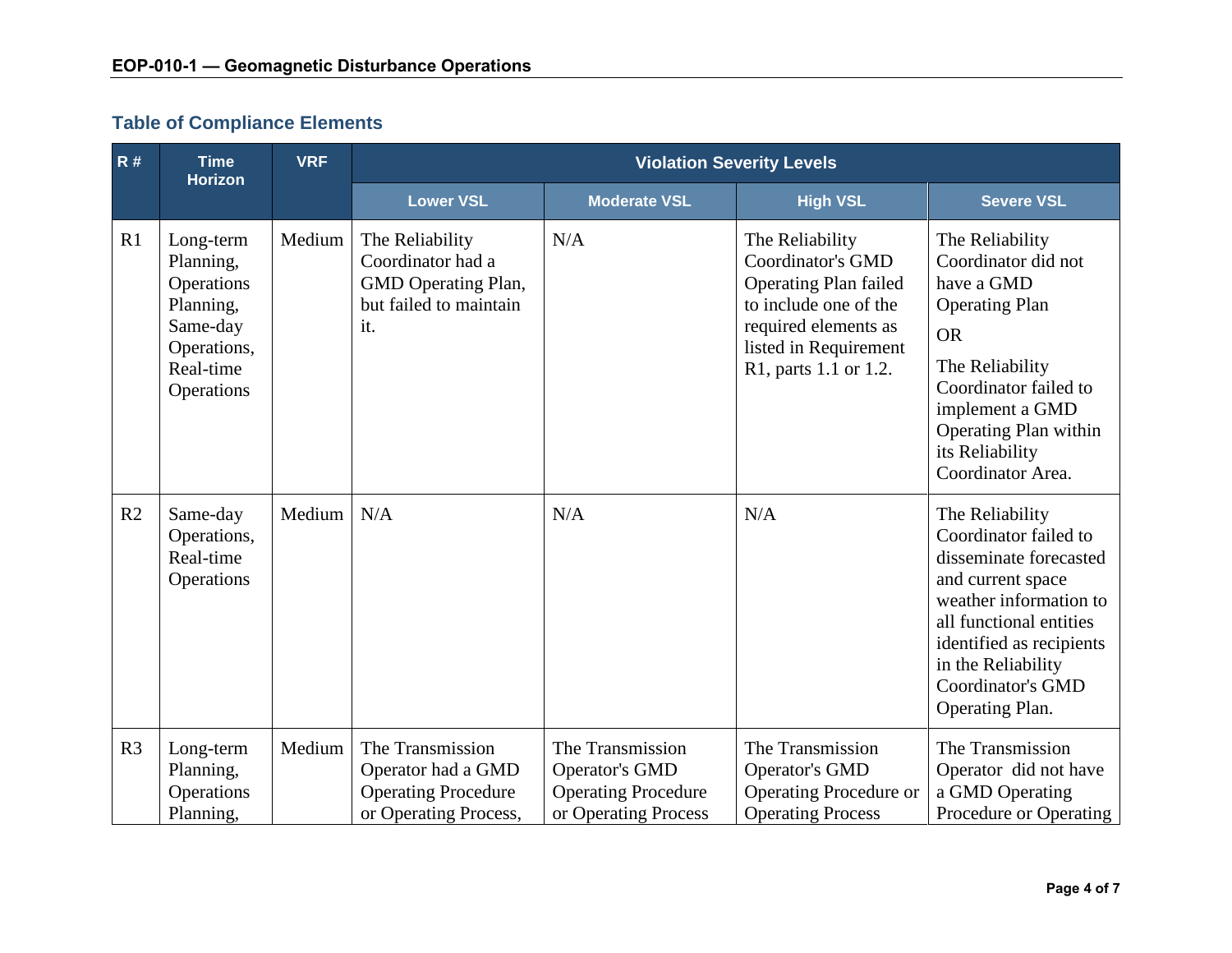| Same-day                 | but failed to maintain | failed to include one of                  | failed to include two or                      | Process                                                                  |
|--------------------------|------------------------|-------------------------------------------|-----------------------------------------------|--------------------------------------------------------------------------|
| Operations,<br>Real-time | it.                    | the required elements<br>as listed in     | more of the required<br>elements as listed in | <b>OR</b><br>The Transmission                                            |
| Operations               |                        | Requirement R3, parts<br>3.1 through 3.3. | Requirement R3, parts<br>3.1 through 3.3.     | Operator failed to                                                       |
|                          |                        |                                           |                                               | implement its GMD<br>Operating Procedure or<br><b>Operating Process.</b> |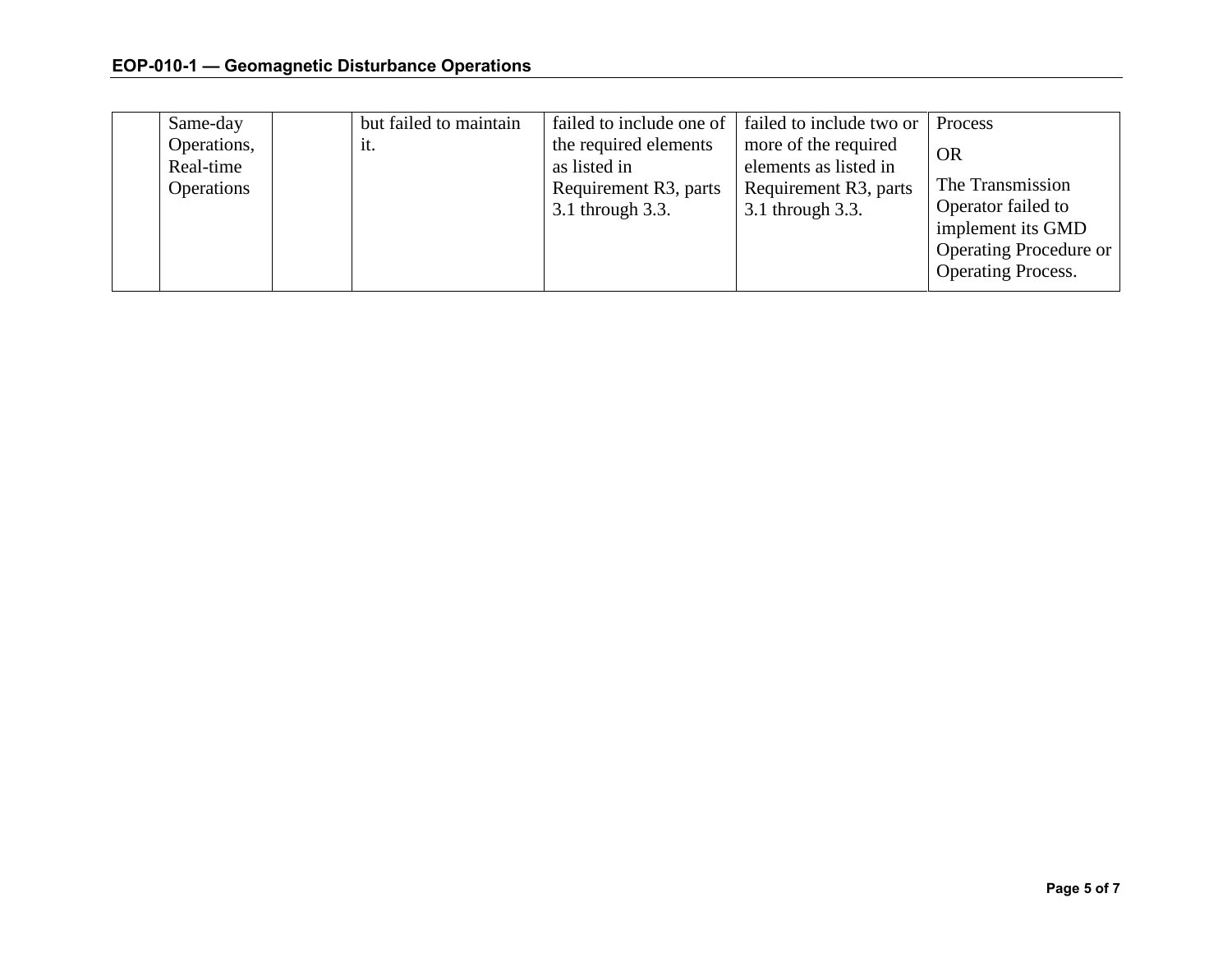## **D. Regional Variances**

None.

# **E. Interpretations**

None.

# **F. Guideline and Technical Basis**

During development of this standard, text boxes were embedded within the standard to explain the rationale for various parts of the standard. Upon BOT approval, the text from the rationale text boxes was moved to this section.

#### **Rationale for R1:**

An Operating Plan is implemented by carrying out its stated actions.

Coordination is intended to ensure that Operating Procedures are not in conflict with one another. An Operating Plan is maintained when it is kept relevant by taking into consideration system configuration, conditions, or operating experience, as needed to accomplish its purpose.

Elements of Requirement R1 take place in various time horizons. Development of the GMD Operating Plan occurs in the Long-Term Planning Time Horizon. Maintenance of the GMD Operating Plan occurs in the Operations Planning Time Horizon. Implementation of the GMD Operating Plan occurs in the Operations Planning, Same-Day and Real-Time Time Horizons.

#### **Rationale for R2:**

Requirement R2 replaces IRO-005-3.1a, Requirement R3. IRO-005-4 has been adopted by the NERC Board and filed with FERC, and will retire IRO-005-3.1a Requirement R3. If EOP-010-1 becomes effective prior to the retirement of IRO-005-3.1a, Requirement R2 shall become effective on the first day following retirement of IRO-005-3.1a.

Space weather forecast information can be used for situational awareness and safe posturing of the system. Current space weather information can be used for monitoring progress of a GMD event.

The Reliability Coordinator is responsible for disseminating space weather information to ensure coordination and consistent awareness in its Reliability Coordinator Area.

#### **Rationale for R3:**

In developing an Operating Procedure or Operating Process, an entity may consider entityspecific factors such as geography, geology, and system topology.

An Operating Procedure or Operating Process is maintained when it is kept relevant by taking into consideration system configuration, conditions, or operating experience, as needed to accomplish its purpose.